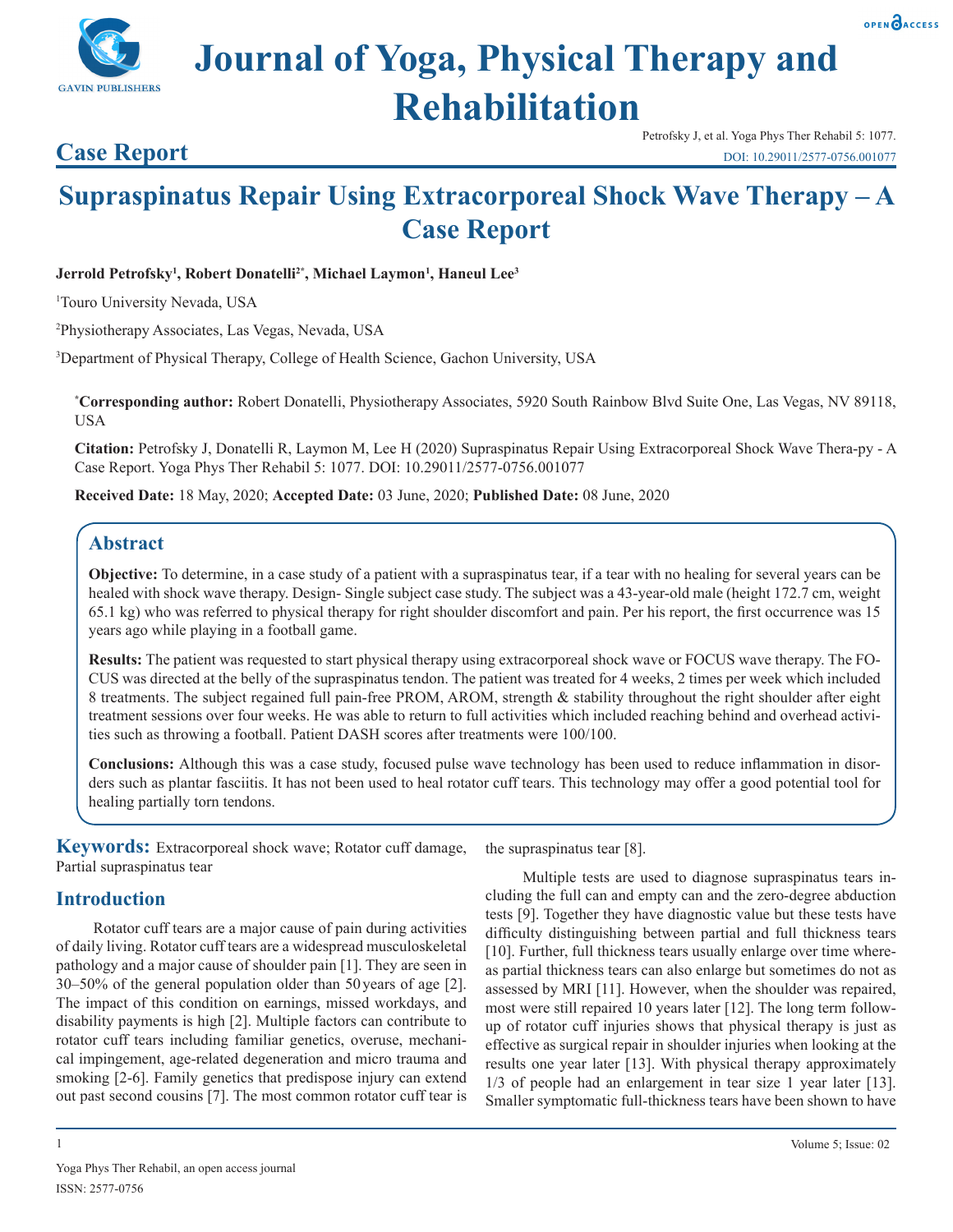a slower rate of progression, similar to partial-thickness tears [6].

Exercise with physical therapy has been touted as a good means to repair full and partial thickness tears. But a recent review indicates that the evidence is poor for the effective use of exercise due to poor methodologies in the research articles that make them not reliable [14]. In multiple studies there was no clear advantage to physical therapy compared to surgical intervention in healing rotator cuff tears. But no clear and consistent type of physical therapy program has been tested repeatedly.

A newer type of intervention is called a pressure wave and it is also known as an extracorporeal shock wave [15]. It has been used clinically for over 20 years, but only recently used in the United States [16]. It can use ultrasound pulses or electromechanical pressure waves. It is in two forms, both using ultrasound. One is radial in which the sound dispersed over a large area [17]. This mode has lower power compared to the more focused ultrasound shock wave therapy and the power which is usually electrohydraulic and generates a radial pressure wave [17]. Radial shock waves may be better for reducing spasticity [18]. High pressure shock waves (focused extracorporeal shock waves) (F-SW) have enough power to disrupt tissue and cause a healing response [19]. High energy  $F-SW$  ( $> 0.5$  J/mm<sup>2</sup>) can be used to destroy tissue, such as kidney stones in lithotripsy. F-SW devices used in physical therapy offer low and medium energy F-SW (0.01-0.55 mJ/mm2) [20,21]. F-SW damages tissue to cause an inflammatory response [20,21]. These high power devices are much more effective than the radial machines for reducing inflammation in the plantar fascia and other areas it has been shown to be beneficial [19,22]. It has been shown to be effective for tennis elbow [23,24]. It can be used to reduce inflammation [25] and aid in tendon repair and bone growth [26]. They have also been shown to benefit Achilles tendonitis [15]. F-SW has not been used to stimulate supraspinatus repair. The hypothesis to be tested here is that shock wave therapy can repair supraspinatus tears. This is a case report using ultrasound imaging to assess the extent of the repair.

#### **Case Description: Subject History and Systems Review**

The subject was a 43-year-old male (height 172.7 cm, weight 65.1 kg) who was referred to physical therapy for right shoulder discomfort and pain. Per his report, the first occurrence was 15 years ago while playing in a football game. After he threw a football, he felt immediate pain and weakness in the right arm and left the game experiencing severe pain in his right shoulder. After several weeks he made an appointment with an orthopedic surgeon. The physician ordered an MRI which demonstrated a 1.4mm partial rotator cuff tear of the supraspinatus tendon. The patient elected not to have surgery to repair the rotator cuff tear.

**Examination** The subject complained of a dull ache in the right shoulder at rest and noted severe sharp pain when reaching to the right and back and attempting to get something out of the back seat of his car. He also complained of sharp pain when he raised his arm overhead in a throwing motion.

**Evaluation**: The subject demonstrated two positive Impingement tests, Neer and Hawkins/ Kennedy [27-30]. Manual muscle testing indicated weakness of the infraspinatus, teres minor, subscapularis manual muscle test grade of -3 and pain and weakness of the supraspinatus. Active Range of Motion (ROM) was measured to be 150 degrees of flexion and abduction. Passive ROM was limited by pain to 160 degrees of flexion and abduction.

Diagnostic ultrasound was used to determine the location and size of the rotator cuff tear. The ultrasound findings indicated a 1.4 cm partial thickness tear of the supraspinatus. Patient's DASH scores were 78.3/100 initially [31,32].

**Treatment:** The patient was requested to start physical therapy using extracorporeal shock wave or FOCUS wave therapy (Chattanooga electronics, Chattanooga Tennessee). The FOCUS was directed at the belly of the supraspinatus tendon. The supraspinatus tendon is difficult to reach. Based on anatomical landmarks the FOCUS was placed on the area of the shoulder between the clavicle and the spine of the scapula (Figure 1). The proximal portion of the acromion was palpated, the FOCUS was held on the soft tissue during each treatment session. To determine the exact area of dysfunction the patient reported a deep ache during the entire treatment session lasting 10 minutes. The FOCUS is an electromagnetic beam that can target tissues at varying depths, of 13 cm, 9 cm or 6 cm (Figures 2 and 3). For this treatment the depth of the electromagnetic beam was set on 13 cm with 35-40 jewels of energy. The patient was treated for 4 weeks, 2 times per week which included 8 treatments. At each treatment session the patient experienced a deep dull ache when the FOCUS was directly over the damaged supraspinatus tissue.



**Figure 1:** The location of the FOCUS beam during the treatment, between the spine of the scapula and the clavicle.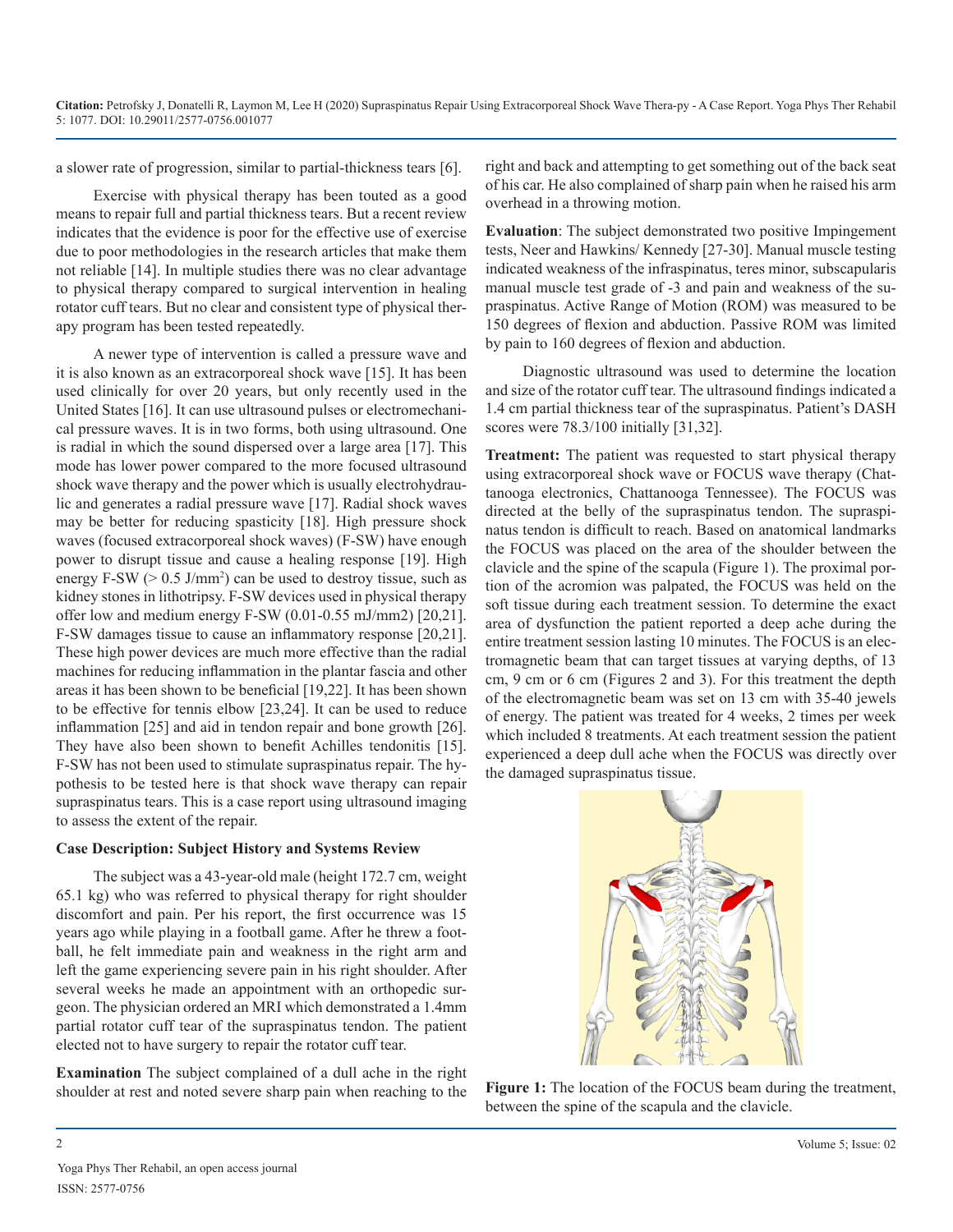**Citation:** Petrofsky J, Donatelli R, Laymon M, Lee H (2020) Supraspinatus Repair Using Extracorporeal Shock Wave Thera-py - A Case Report. Yoga Phys Ther Rehabil 5: 1077. DOI: 10.29011/2577-0756.001077



Figures 2 & 3: The central beam opening FOCUS on the proximal soft tissue just proximal to the acromion.

**Outcomes**: A second diagnostic ultrasound was performed demonstrating resolution of the 1.4 cm tear of the supraspinatus tendon (Figures 4 & 5). The subject regained full pain-free PROM, AROM, strength & stability throughout the right shoulder after eight treatment sessions over four weeks. He was able to return to full activities which included reaching behind and overhead activities such as throwing a football. Patient DASH scores after treatments 100/100.



**Figure 4:** Illustrated here is the Supraspinatus showing a 1.4 cm tear as illustrated by the arrow.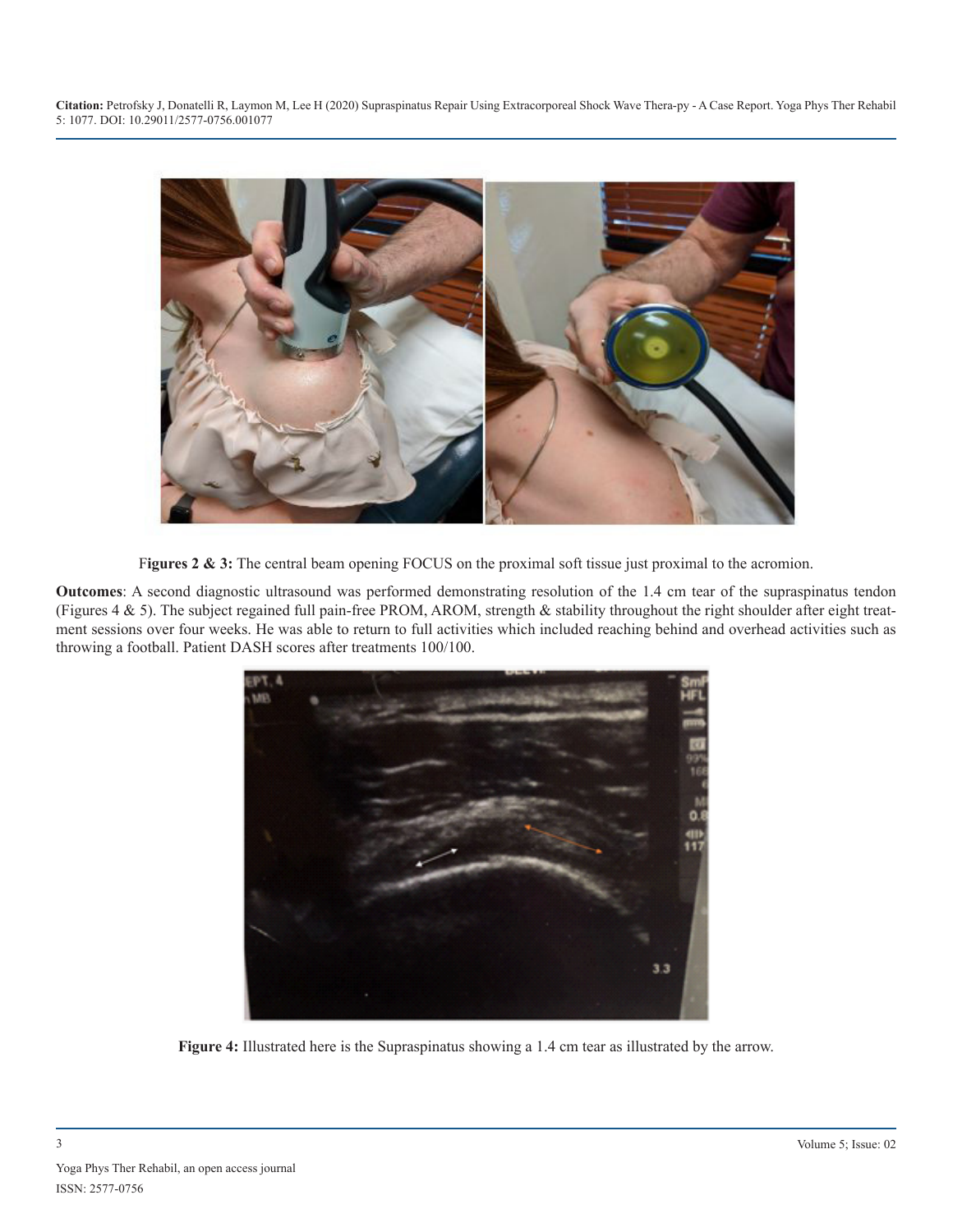**Citation:** Petrofsky J, Donatelli R, Laymon M, Lee H (2020) Supraspinatus Repair Using Extracorporeal Shock Wave Thera-py - A Case Report. Yoga Phys Ther Rehabil 5: 1077. DOI: 10.29011/2577-0756.001077



**Figure 5:** healed supraspinatus tendon.

### **Discussion**

In this pilot study on one patient, a Focus beam was applied to the skin above the torn supraspinatus to induce an inflammatory response and tissue healing. High pressure shock waves (focused extracorporeal shock waves) have enough power to disrupt tissue and causes healing in response [19]. It has been shown to be helpful for a frozen shoulder [33]. It has been successfully used for lower back pain [34]. It has been shown to reduce tendinosis on calcified and non-calcified shoulders [35]. In dogs, it was shown to be effective in shoulder tendinitis and tears [36]. The majority of the papers on the shoulder show success between 65 and 91% in reducing pain and tendonitis [37] in human shoulders but no papers examined the effect of shock wave on healing torn tendons.

In the present investigation, while only a pilot study, we demonstrated significant healing of a torn supraspinatus tendon. Due to the chronic nature, and potentially devastating effects of rotator cuff tears, little has been written regarding comprehensive rehabilitation of the condition. With the healing effects of the FO-CUS regaining full upper body range of motion, strength, and pain free movements in all body planes was possible. Since there had been no healing for years before this study, the rapid healing due to F-SW therapy makes it an interesting therapy and unique therapy. In other studies in lab animals and humans, some repair of tendons has been noted with shock wave therapy [38,39]. Shock wave has been shown to increase tenocyte proliferation and extracellular matrix metabolism in tendons [26]. The energy added to tissue is presumed to do minor damage which increases healing [40]. But these animal studies have not been replicated in humans. This pilot study may be the first study to do so and points to the need for more research.

#### **References**

- 1. [Goodier HC, Carr AJ, Snelling SJ, Roche L, et al. \(2016\) Comparison](https://arthritis-research.biomedcentral.com/articles/10.1186/s13075-016-0947-8)  of transforming growth factor beta expression in healthy and diseased [human tendon. Arthritis Res Ther 18: 48.](https://arthritis-research.biomedcentral.com/articles/10.1186/s13075-016-0947-8)
- 2. [Longo UG, Salvatore G, Rizzello G, Berton A, Ciuffreda M, et al. \(2017\)](https://europepmc.org/article/med/27933383)  The burden of rotator cuff surgery in Italy: a nationwide registry study. [Archives of orthopaedic and trauma surgery 137: 217-224.](https://europepmc.org/article/med/27933383)
- 3. [Del Buono A, Oliva F, Longo UG, Orchard J, Denaro V, et al. \(2012\)](https://www.jshoulderelbow.org/article/S1058-2746(11)00517-9/abstract)  Metalloproteases and rotator cuff disease. Journal of shoulder and el[bow surgery / American Shoulder and Elbow Surgeons 21: 200-208.](https://www.jshoulderelbow.org/article/S1058-2746(11)00517-9/abstract)
- 4. [Longo UG, Loppini M, Berton A, Martinelli N, Maffulli N, et al. \(2012\)](https://www.ncbi.nlm.nih.gov/pmc/articles/PMC3536009/)  Shoulder injuries in soccer players. Clin Cases Miner Bone Metab 9: [138-141](https://www.ncbi.nlm.nih.gov/pmc/articles/PMC3536009/).
- 5. [Longo UG, Franceschi F, Ruzzini L, Rabitti C, Morini S, et al. \(2007\)](https://europepmc.org/article/med/17721701) Light microscopic histology of supraspinatus tendon ruptures. Knee [surgery, sports traumatology, arthroscopy : official journal of the ES](https://europepmc.org/article/med/17721701)-[SKA 15: 1390-1394.](https://europepmc.org/article/med/17721701)
- 6. [Tashjian RZ \(2012\) Epidemiology, natural history, and indications for](https://pubmed.ncbi.nlm.nih.gov/23040548/)  treatment of rotator cuff tears. Clinics in sports medicine 31: 589-604.
- 7. [Tashjian RZ, Farnham JM, Albright FS, Teerlink CC, Cannon-Albright](https://pubmed.ncbi.nlm.nih.gov/19411462/)  LA (2009) Evidence for an inherited predisposition contributing to the [risk for rotator cuff disease. J Bone Joint Surg Am 91: 1136-1142](https://pubmed.ncbi.nlm.nih.gov/19411462/).
- 8. [Liu YL, Ao YF, Yan H, Cui GQ \(2016\) The Hug-up Test: A New, Sensi](https://pubmed.ncbi.nlm.nih.gov/26830984/)tive Diagnostic Test for Supraspinatus Tears. Chin Med J (Engl) 129: [147-153.](https://pubmed.ncbi.nlm.nih.gov/26830984/)
- 9. [Liu F, Dong J, Shen WJ, Kang Q, Zhou D, et al. \(2020\) Detecting Ro](https://pubmed.ncbi.nlm.nih.gov/32076627/)tator Cuff Tears: A Network Meta-analysis of 144 Diagnostic Studies. [Orthop J Sports Med 8: 2325967119900356.](https://pubmed.ncbi.nlm.nih.gov/32076627/)
- 10. [Sgroi M, Loitsch T, Reichel H, Kappe T \(2018\) Diagnostic Value of](https://pubmed.ncbi.nlm.nih.gov/29802066/)  Clinical Tests for Supraspinatus Tendon Tears. Arthroscopy 34: 2326- [2333.](https://pubmed.ncbi.nlm.nih.gov/29802066/)
- 11. [Kim YS, Kim SE, Bae SH, Lee HJ, Jee WH, et al. \(2017\) Tear progres](https://pubmed.ncbi.nlm.nih.gov/27904936/)sion of symptomatic full-thickness and partial-thickness rotator cuff [tears as measured by repeated MRI. Knee surgery, sports traumatol](https://pubmed.ncbi.nlm.nih.gov/27904936/)[ogy, arthroscopy : official journal of the ESSKA 25: 2073-2080](https://pubmed.ncbi.nlm.nih.gov/27904936/).
- 12. [Collin P, Colmar M, Thomazeau H, Mansat P, Boileau P, et al. \(2018\)](https://pubmed.ncbi.nlm.nih.gov/30399080/)  Clinical and MRI Outcomes 10 Years After Repair of Massive Postero[superior Rotator Cuff Tears. J Bone Joint Surg Am 100: 1854-1863.](https://pubmed.ncbi.nlm.nih.gov/30399080/)
- 13. [Ranebo MC, Bjornsson Hallgren HC, Holmgren T, Adolfsson LE \(2020\)](https://pubmed.ncbi.nlm.nih.gov/31924516/)  Surgery and physiotherapy were both successful in the treatment of [small, acute, traumatic rotator cuff tears: a prospective randomized](https://pubmed.ncbi.nlm.nih.gov/31924516/)  [trial. Journal of shoulder and elbow surgery / American Shoulder and](https://pubmed.ncbi.nlm.nih.gov/31924516/) [Elbow Surgeons.](https://pubmed.ncbi.nlm.nih.gov/31924516/)
- 14. [Ainsworth R, Lewis JS \(2007\) Exercise therapy for the conservative](https://pubmed.ncbi.nlm.nih.gov/17264144/)  management of full thickness tears of the rotator cuff: a systematic [review. Br J Sports Med 41: 200-210.](https://pubmed.ncbi.nlm.nih.gov/17264144/)
- 15. [Stania M, Juras G, Chmielewska D, Polak A, Kucio C, et al. \(2019\) Ex](https://www.hindawi.com/journals/bmri/2019/3086910/)tracorporeal Shock Wave Therapy for Achilles Tendinopathy. BioMed [research international: 3086910.](https://www.hindawi.com/journals/bmri/2019/3086910/)